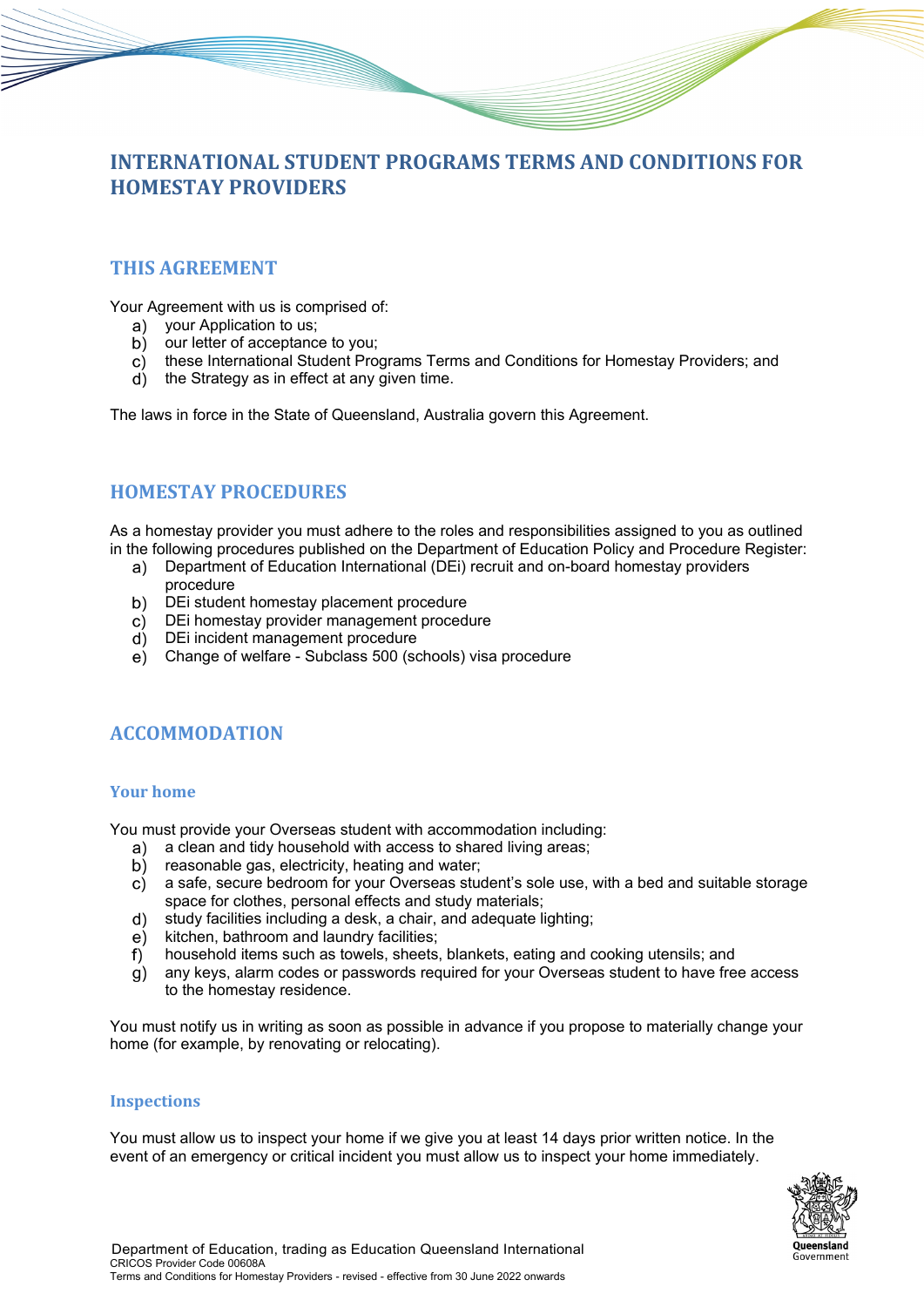# **Other residents**

You must provide us with up-to-date details of all residents in your home, including adult guests frequenting your home for 7 days or more in a calendar year. You must notify us as soon as possible in advance before a person moves in or out of your home.

You must not host more than two Overseas students enrolled in an International Student Programs (ISP) course, in your home at the same time unless we have given you approval in writing. If two Overseas students are hosted, they must not be from the same nationality or linguistic or cultural background unless we have given you approval in writing. You may host additional students on shortterm study tours; however, it is your responsibility to check the financial implications of these additional arrangements.

## **Meals**

You must provide your Overseas student with three meals each day and reasonable access to snacks.

Meals should be nutritious and in accordance with your Overseas student's dietary and medical needs.

# **TRAVEL AND ACTIVITIES**

### **Supervision**

You must ensure that your Overseas student is appropriately supervised at all times. The level of supervision required will vary depending on their age and maturity.

You must:

- ensure your Overseas student is appropriately supervised outside school hours;
- b) not allow your Overseas student to be unsupervised overnight;
- $\mathsf{C}$ ) monitor your Overseas student's social and recreational activities;
- only permit your Overseas student to stay away overnight or undertake any Non-routine travel or activity if your Student has our prior written approval using the ISP travel and activities request form;
- immediately advise us if you have any concerns for your Overseas student's health, safety or wellbeing;
- $f$ never leave your Overseas student to supervise younger children, even for a short time;
- use your best endeavours to assist your Overseas student to comply with school rules and their enrolment agreement with us (including our ISP Standard Terms and Conditions for Overseas students); and
- immediately notify us if you are permanently or temporarily unable to host or ensure  $h)$ appropriate supervision of your Overseas student.

## **School**

You must:

- a) take your Overseas student to school on their first day;
- assist your Overseas student to attend school, on time, every school day and comply with the Attendance – subclass 500 (schools) visa procedure;
- encourage your Overseas student to comply with the Course Progress subclass 500 (schools) visa procedure (for example, by encouraging them to complete homework and to study);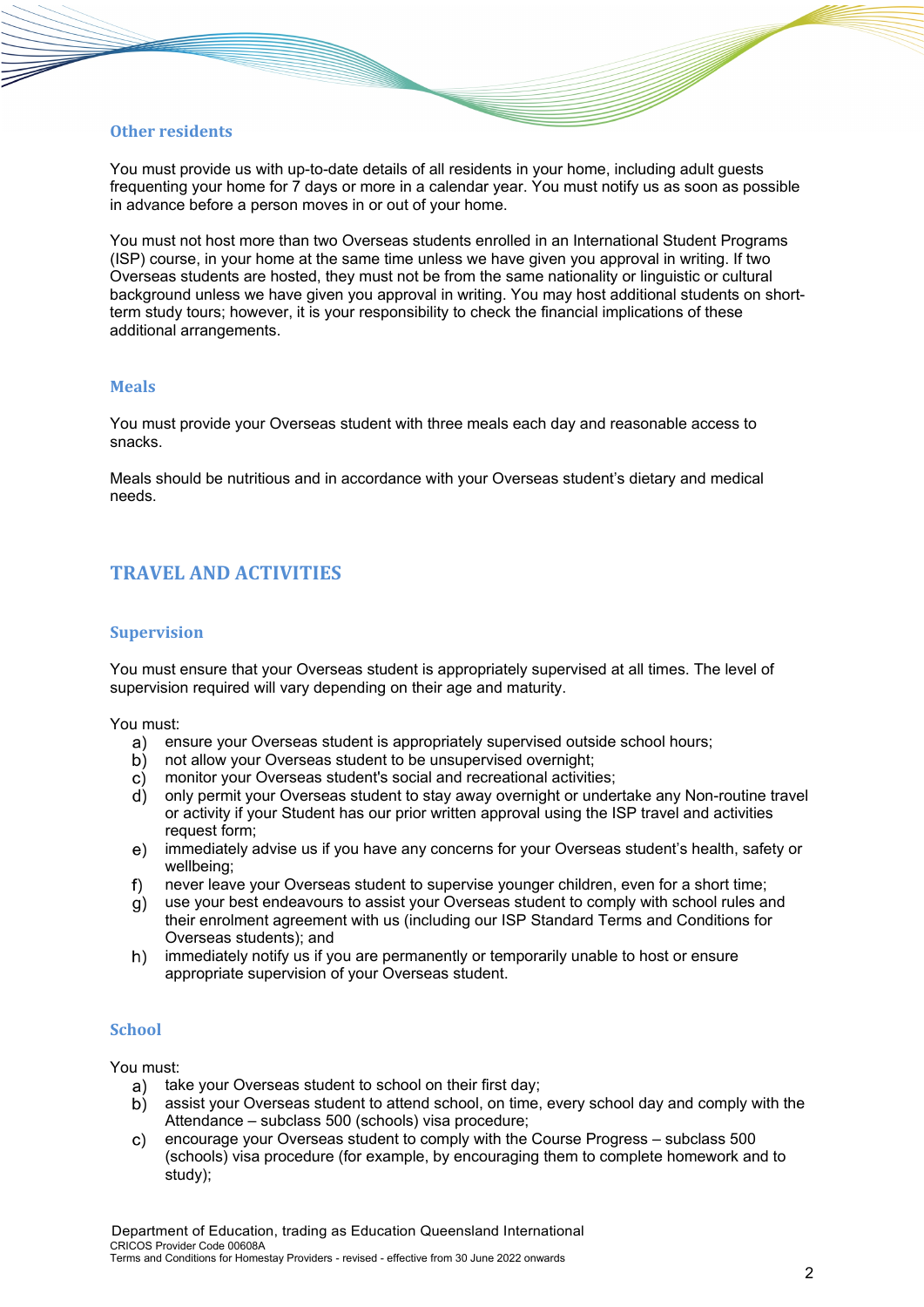- notify the school of any concerns you have about your Overseas student's school attendance or academic performance (including, for example, if they are experiencing difficulties because of part-time or casual employment); and
- $e)$ assist your Overseas student to participate in extra-curricular activities arranged or recommended by the school.

# **Transport, travel and activities**

If we ask you to collect your Overseas student from the airport when they first arrive in Australia without one of our staff being present, and you agree, you must notify us that your Overseas student has arrived, once they are in your care.

You must:

- ensure your Overseas student has safe and appropriate transport to and from school, extracurricular activities, medical appointments and other routine activities;
- ensure that your Overseas student obtains our prior written consent before participating in any b) high-risk activity and/or non-routine travel and/or activities (including any non-routine travel with you); and
- $\mathsf{C}$ ) immediately notify us if you become aware that your Overseas student intends to participate or has participated in a high-risk activity, non-routine travel or non-routine activity without our approval.

## **Driving**

You must not permit your Overseas student:

- a) to be a passenger in a vehicle driven by a driver with a learner licence (L-plates) without written permission from their parents and us;
- b) to be a passenger in a vehicle driven by a driver with a provisional driver licence (P-plates) without written permission from their parents and us:
- to be a passenger in a vehicle unless the vehicle is registered, roadworthy, properly  $\mathsf{C}$ ) maintained and has adequate insurance to cover damage to property and injury to persons.

An Overseas student may only drive a vehicle:

- while holding a Queensland driver's licence;
- if the vehicle is registered under the Overseas student, parent or legal custodian's name; b)
- the vehicle is subject to full comprehensive insurance that has coverage for an at-fault driver;  $\mathbf{C}$ and
- with approval from the Overseas student's parent or legal custodian.  $\mathsf{d}$

The Overseas student may, with the permission of their parent or legal custodian, undertake driving lessons with a professional driving instructor when holding a Queensland learner licence.

#### **Swimming and water activities**

Please be aware that, regardless of their age, all water activities are High-risk. You must exercise extreme caution and ensure close supervision around home swimming pools, beaches and other bodies of water.

Overseas students must undertake a Water Skills Assessment facilitated by the school if they would like to be approved to take part in any water activity not arranged by the school. This means that both the Water Skills Assessment and ISP travel and activities request form are required prior to participating in water activities..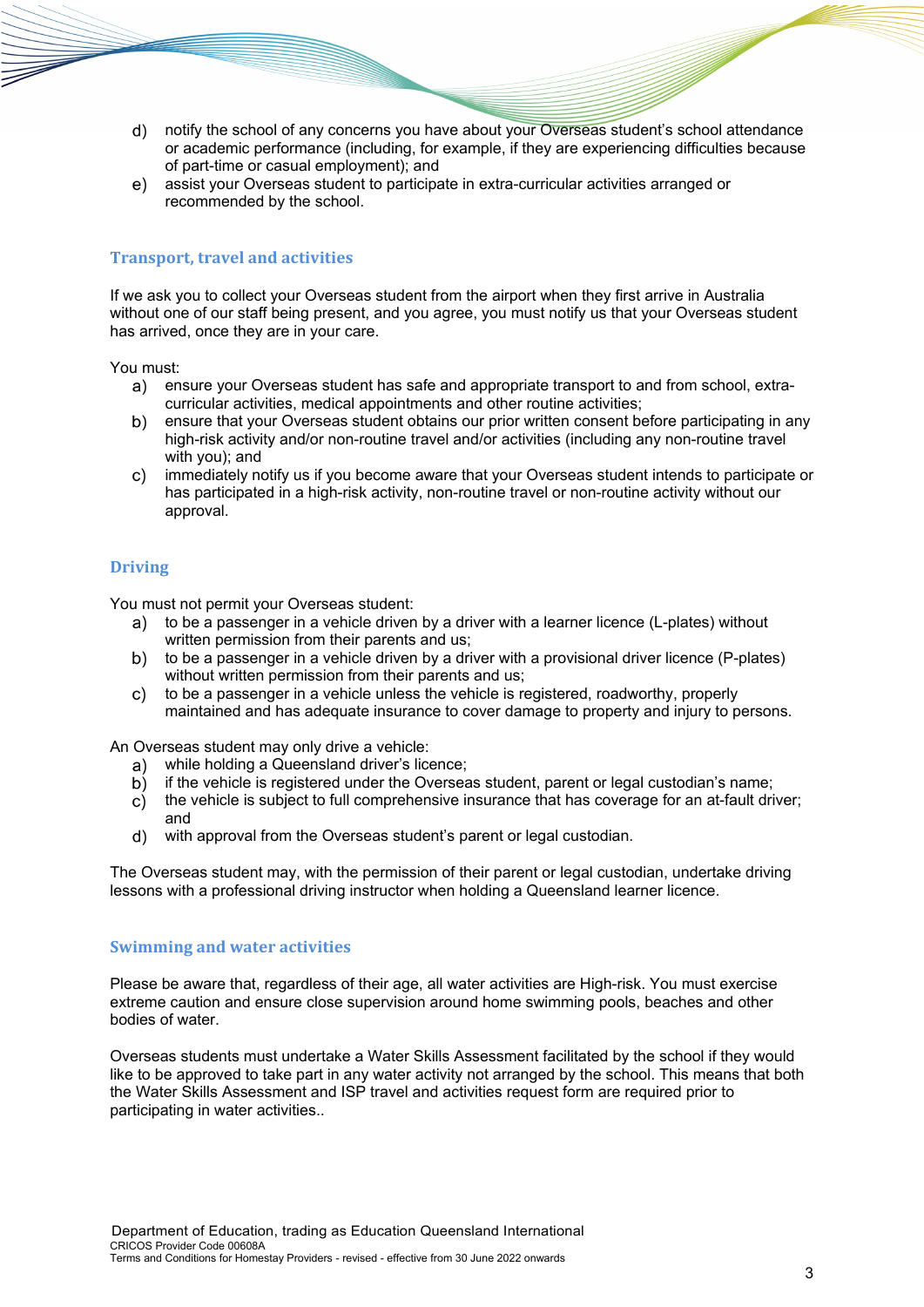# **CONDUCT, BEHAVIOUR AND WELLBEING**

# **International Student Programs Standard Terms and Conditions**

We require your Overseas student to comply with the ISP Standard Terms and Conditions.

You must notify us immediately if you suspect or become aware that your Overseas student has been involved in a breach of the ISP Standard Terms and Conditions (for example, drinking alcohol, use of illegal drugs or any other illegal activity and breach of the 'Travel and Activities' policy).

### **Conduct by you, your residents and your visitors**

You must ensure you and everyone in your home complies with the Strategy and the legislation governing Blue Cards in Queensland.

All people in the home should act in a way that would be appropriate when viewed by a third party (for example, do not put themselves in a position where they are vulnerable to accusations of wrongdoing), for example by ensuring that:

- your Overseas student is not alone with you or another person (for example, another child) in a bedroom or bathroom with the door closed; and
- b) your Overseas student is not permitted access to alcohol or offered alcohol by you or your guests.

#### **Behaviour and wellbeing management**

You must notify us if you encounter a behaviour or wellbeing management issue that you are unable to resolve with your Overseas student. We have a range of strategies to address student misbehaviour and wellbeing concerns. In serious cases, your Overseas student's participation in the homestay program or their enrolment with us may be cancelled.

You must never subject your Overseas student to physical punishment or verbal abuse.

# **FEES AND PAYMENT**

We will pay you homestay fees for the period that you have agreed to host the Overseas student in your home. The amount of homestay fees and the dates that we will pay you are indicated in the Payment Schedule. If the Overseas student chooses not to stay with you during the agreed homestay period, then you are entitled to full payment (except during the December-January school holiday period when a holding fee applies). If you are unavailable to host the Overseas student for a period of time, we may reduce the homestay fee payable to you for that period or reallocate the homestay fee payable to an alternative homestay provider for that period.

If the Overseas student's course includes the December-January school holiday period, the Overseas student must pay either homestay fees for that period they remain in the residence or the homestay holding fee for periods of absence.

We may vary the Payment Schedule by giving you a new Payment Schedule. The new Payment Schedule will replace the previous Payment Schedule from the effective date specified in the new Payment Schedule. We will use our best endeavours to give you at least four weeks' written notice before a new Payment Schedule becomes effective.

If we overpay you, we may reduce your future homestay fees by the amount of the overpayment or require you to repay the overpayment to us within 14 days. The overpayment will be a debt due and owing to us by you.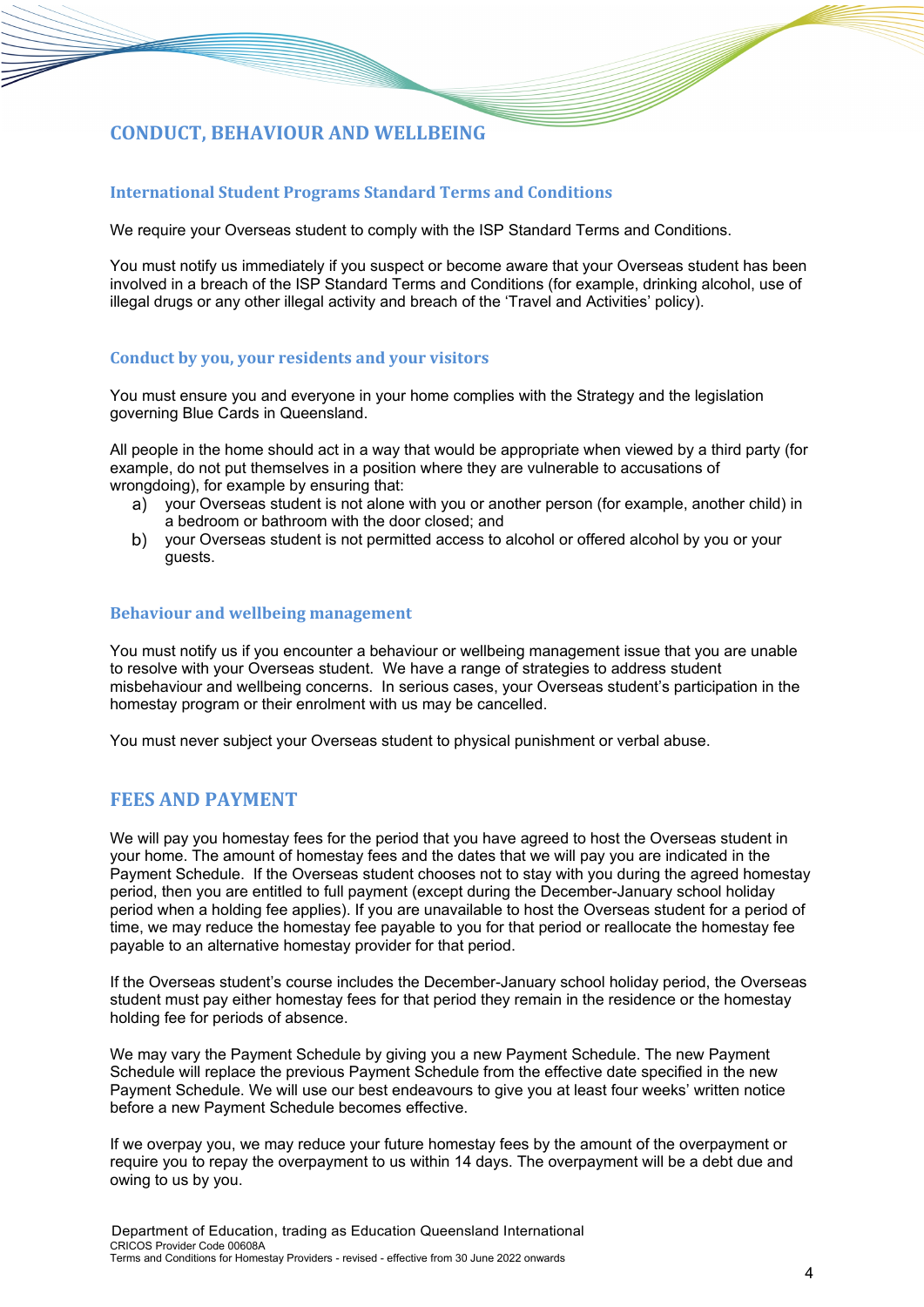You must never request homestay fees directly from your Overseas student.

The ISP Terms and Conditions for Homestay Providers should be read in the context of, and in conjunction with the ISP Standard Terms and Conditions and the ISP refund request form.

If you have a question or concern about the payment of homestay fees, you must contact us.

# **MOVING A STUDENT**

### **Moving a student by us**

We may move your Overseas student from your home if we provide you with two weeks prior written notice. We may move your Overseas student from your home immediately and without notice if we believe there are circumstances that warrant urgent action. Circumstances that warrant urgent action may include:

- $a)$ if we suspect or become aware that your Overseas student may be at risk of Harm (without conducting an investigation into the truth of any allegations or concerns);
- b) if there is a breach of this Agreement;
- $\overrightarrow{c}$  if there is a breach of the Strategy;
- if you fail to ensure that the information we hold about you is correct, complete and current; or
- e) in an emergency or critical incident.

### **Moving a student at your request**

If you are unable to host your Overseas student for any reason you must notify us as soon as possible.

If you are able, but would prefer not to host your Overseas student you may request us to move your Overseas student temporarily or permanently by giving at least four weeks prior written notice. We will use best endeavours to move your Overseas student to a different home.

We will not move students at your request within the first four weeks of a homestay placement unless there are exceptional circumstances.

# **SAFETY AND MEDICAL**

#### **Medical and emergencies**

You must:

- a) assist your Overseas student to attend any routine medical, dental, hospital or other healthrelated appointments; and
- notify us if your Overseas student suffers Harm, an illness or injury.  $b)$

If an emergency or critical incident occurs, you must:

- a) obtain any necessary emergency medical assistance for your Overseas student; and
- notify us immediately (after school hours, report any incident involving the Overseas student to b) 1800QSTUDY (1800778839) as required in the DEi incident management procedure).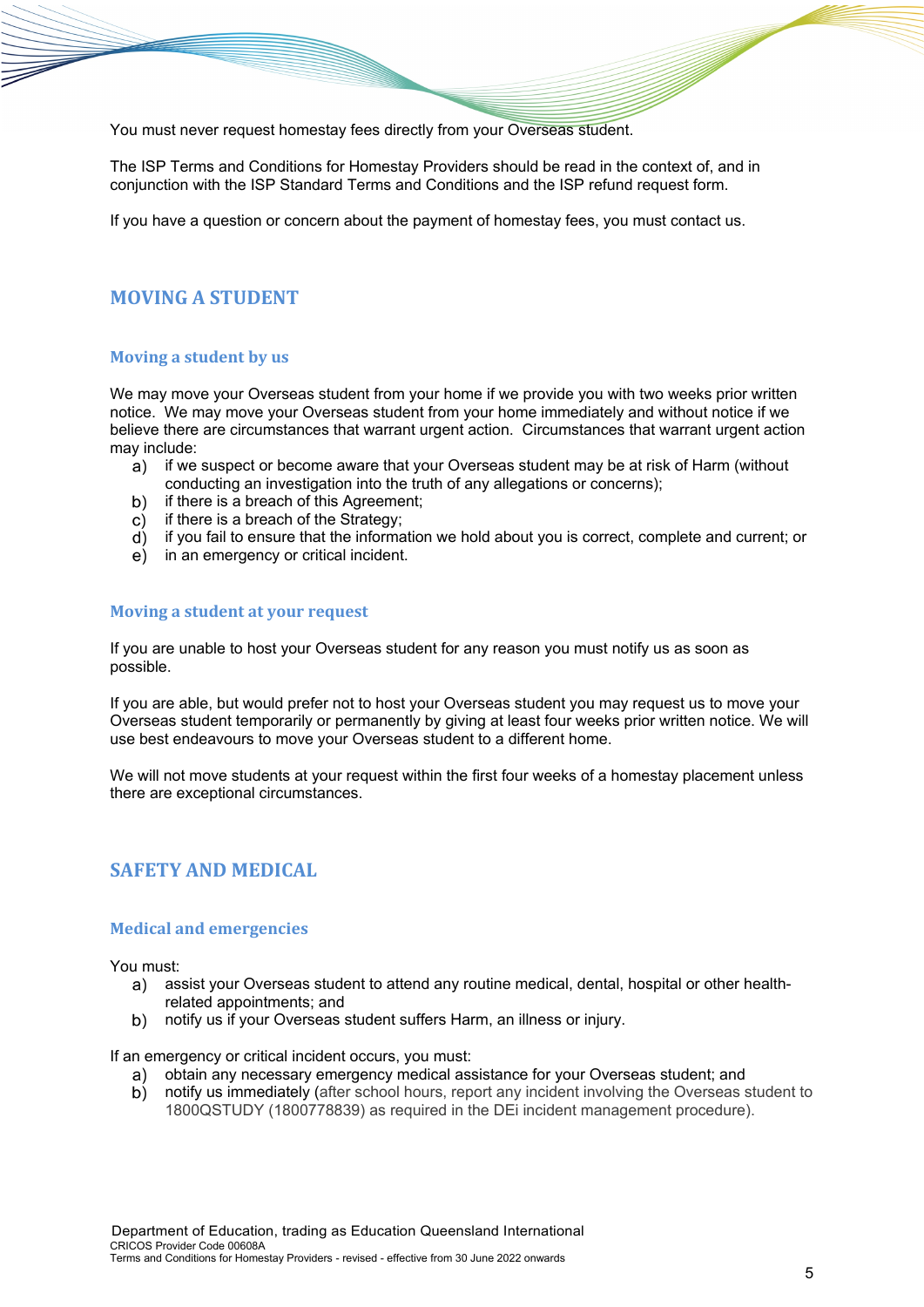## **Safety**

You must notify us immediately if you suspect or become aware that your Overseas student has been Harmed or is at risk of Harm.

You must notify us immediately if your Overseas student reports to you that they or any student in our homestay program has been Harmed or is at risk of Harm.

You must inform us immediately if you suspect or become aware that your Overseas student has engaged in or is at risk of engaging in inappropriate or unlawful sexual conduct.

You must notify us immediately if you suspect or become aware that any person has been Harmed by or is at risk of Harm from your Overseas student.

### **Blue Cards and Exemption Cards**

To remain an approved homestay provider, you and every other adult resident or adult guest frequenting your home for 7 or more days in a calendar year must hold a Blue Card or an Exemption Card.

It is the card holder's responsibility to notify Blue Card services immediately if there is a change in their police information.

# **INFORMATION AND COMMUNICATION**

### **Communication with your Overseas student**

If you need help communicating with your Overseas student, you should contact us for assistance.

#### **Communication with us**

You may communicate with us as specified in Schedule 1 – Contacts. The appropriate contact will differ depending on the nature of the communication.

You must:

- maintain regular contact with us to discuss the homestay placement and your Overseas student's wellbeing;
- meet with school staff, as required; and
- use reasonable endeavours to attend orientations, meetings and information sessions arranged by us in relation to the homestay program.

#### **QParents**

If you are registered as the QParents account owner for your Overseas student, you must:

- invite your Overseas student's parents to be delegated viewers and nominate that they can view all information sets; and
- not allow any other person to be a delegated viewer unless we give you written instructions to the contrary.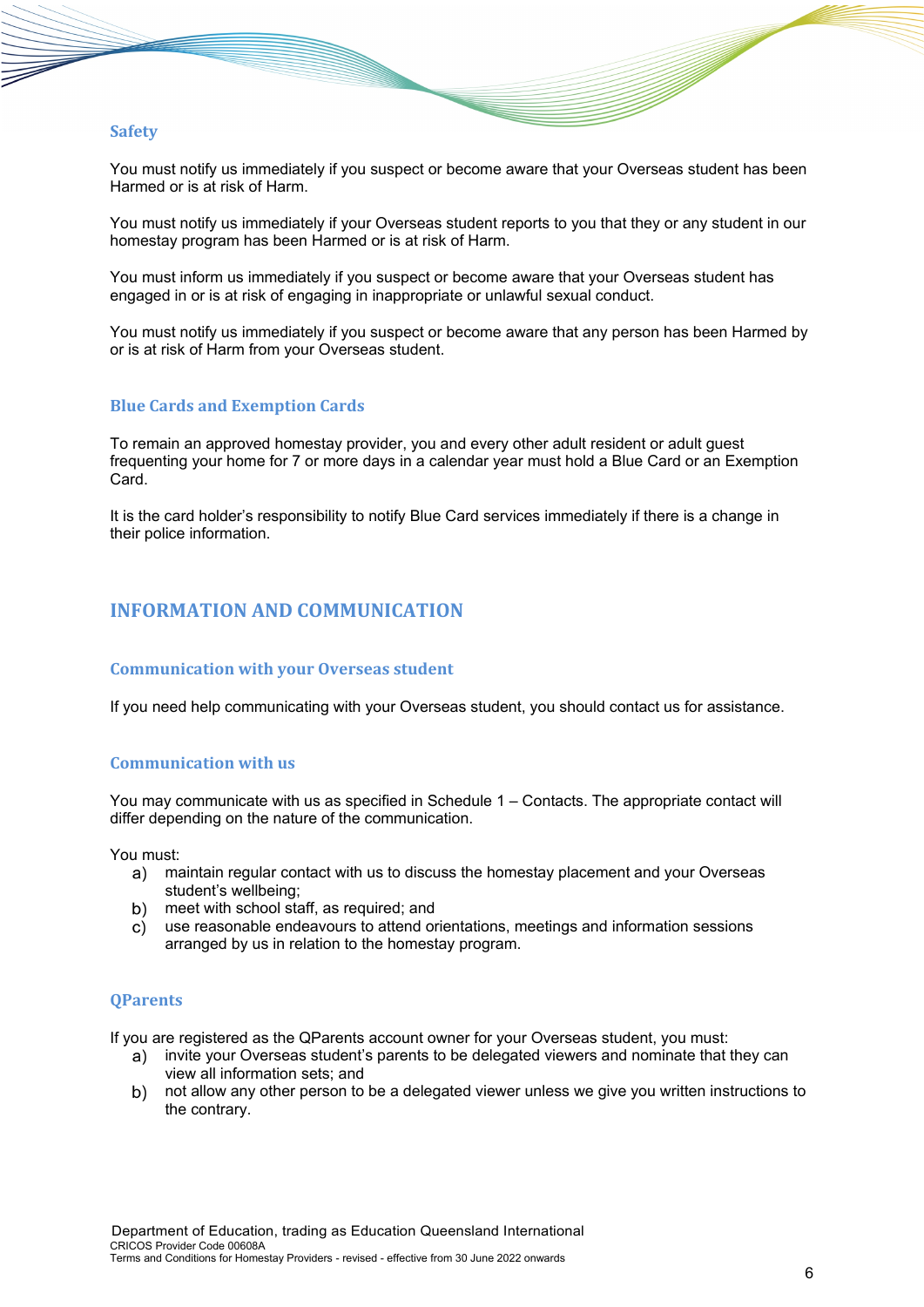# **Your information**

You must ensure that the information we hold about you is correct, complete and current.

You must notify us if there is a change to any of the information that you provided to us.

# **Your Overseas student's privacy**

You must respect your Overseas student's privacy. This includes ensuring that your Overseas student is provided with privacy in their bedroom and in the bathroom and toilet (for example, all persons knock and seek permission before entering).

Your access to your Overseas student's personal information is subject to information privacy law. You must not record, store, use or disclose (including on social media) your Overseas student's personal information except:

- a) to comply with this Agreement;
- to comply with the Strategy;  $\overline{b}$ )
- to communicate with school staff about your Overseas student's schooling, welfare or the C) homestay program;
- as required or authorised by law; or d)
- with the express consent of your Overseas student or their parent (for example, seek permission before taking photographs of your Overseas student and only share the photograph with their consent).

# **Your privacy**

We collect your personal information when you apply to be a homestay provider and, if your application is approved, while you are a registered as a homestay provider.

We may record, use and disclose your personal information for the purpose of assessing your application to become an approved homestay provider, maintaining a register of approved and nonapproved homestay providers, administering this Agreement, administering the homestay program generally (including discharging our duty of care to Overseas students in the EQI homestay program), complying with Australian laws and our policies and procedures. Records are retained and disposed of in accordance with the *Public Records Act 2002*.

Where an Overseas student is placed with you, there will be ongoing communication and exchange of information, including your personal information, between us, you, your Overseas student, your Student's parents and your Overseas student's education agent if they have one.

## **Complaints**

You are encouraged to contact your school directly to try to resolve your issue.

Customer complaints are managed in accordance with the [Department of Education's Customer](https://ppr.qed.qld.gov.au/attachment/customer-complaints-management-framework.pdf)  [Complaints Management Framework.](https://ppr.qed.qld.gov.au/attachment/customer-complaints-management-framework.pdf)

You can make a complaint if you are dissatisfied about the service or action of a school, the department, or its staff. We do not charge a fee for using our complaints process.

You can make a complaint by either:

- contacting your school
- completing the form on the Queensland Government [complaints and compliments webpage](https://www.complaints.services.qld.gov.au/)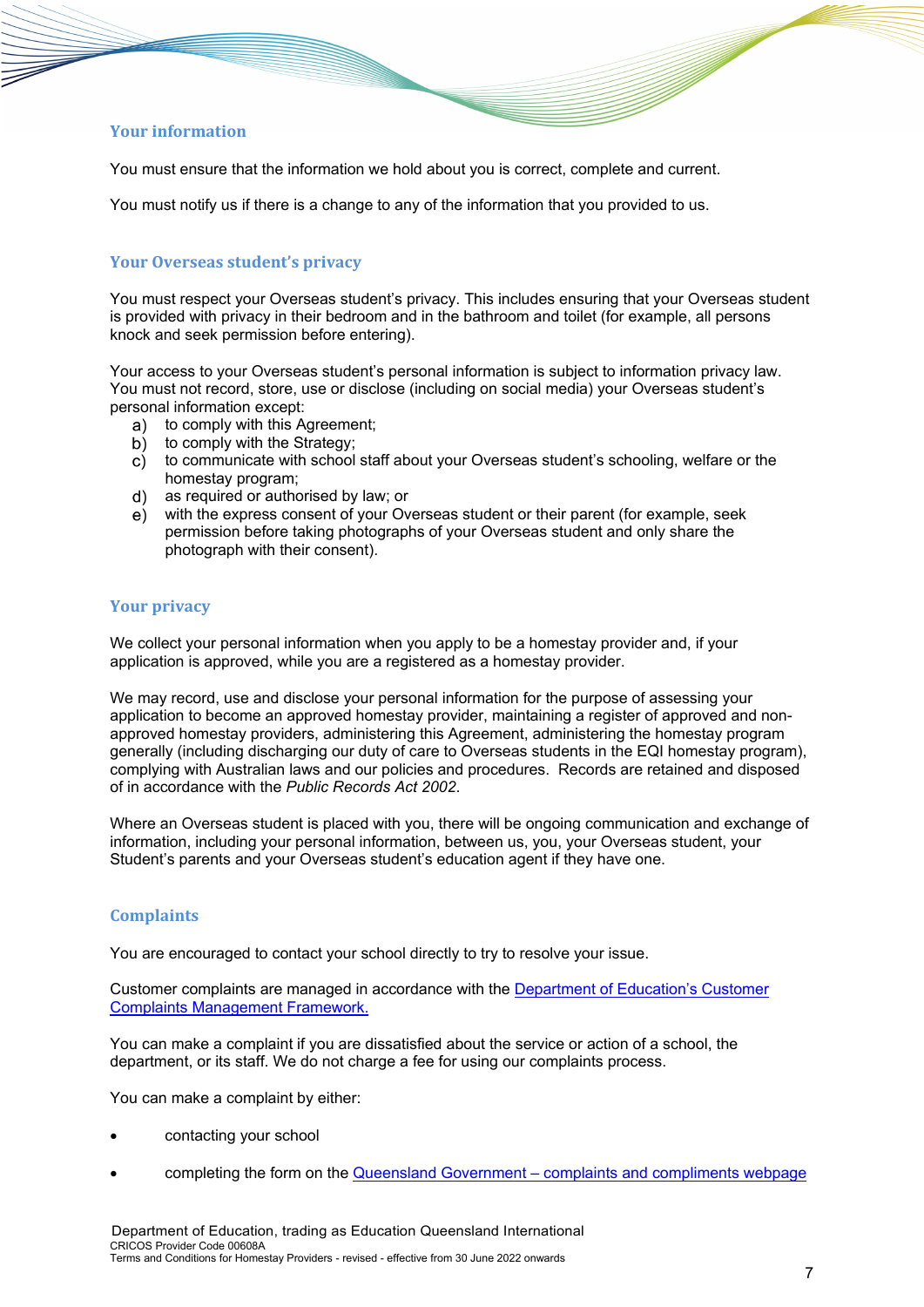- calling 13QGOV (13 74 68) within Australia
- calling +617 3022 0001 (+10 hours UTC) for international callers
- visiting one of [the Queensland service office locations.](https://www.qld.gov.au/about/contact-government/contacts/government-service-offices)

For further information, refer to the [Department of Education's compliment, suggestions and customer](https://qed.qld.gov.au/contact/customer-compliments-complaints)  [complaints webpage.](https://qed.qld.gov.au/contact/customer-compliments-complaints)

# <span id="page-7-0"></span>**WITHDRAWAL, SUSPENSION AND CANCELLATION**

# **Withdrawal by you**

If you do not have an Overseas student living with you, you may withdraw from the homestay program at any time by providing two weeks' prior written notice to us.

If you have an Overseas student living with you, you may withdraw from the homestay program at any time by providing four weeks' prior written notice to us.

## **Suspension**

If you are in breach of this Agreement we may give you a notice explaining what you must do to remedy the breach and we may suspend your registration until the breach has been remedied.

If we suspend your registration we will move your Overseas student out of your home.

You are not entitled to homestay fees for a payment period in which we suspend your registration. Any homestay fees paid to you for a payment period in which we suspend your registration must be repaid to us as an overpayment.

# **Termination and Cancellation**

We may immediately terminate this Agreement and we may cancel your registration as a homestay provider if:

- a) you fail to comply with a notice to remedy a breach;
- b) you commit repeated breaches;
- you commit a material breach;
- $\overrightarrow{d}$  vou commit a breach that is incapable of remedy; or
- we suspect or become aware that your Overseas student may be at risk of Harm (in which case we may act without conducting an investigation into the truth of any allegations or concerns).

If you are not in breach of this Agreement we may cancel your registration as a homestay provider without cause by providing you with:

- a) at least two weeks' written notice if you do not have an Overseas student living with you, or
- b) at least four weeks written notice if you have an Overseas student living with you.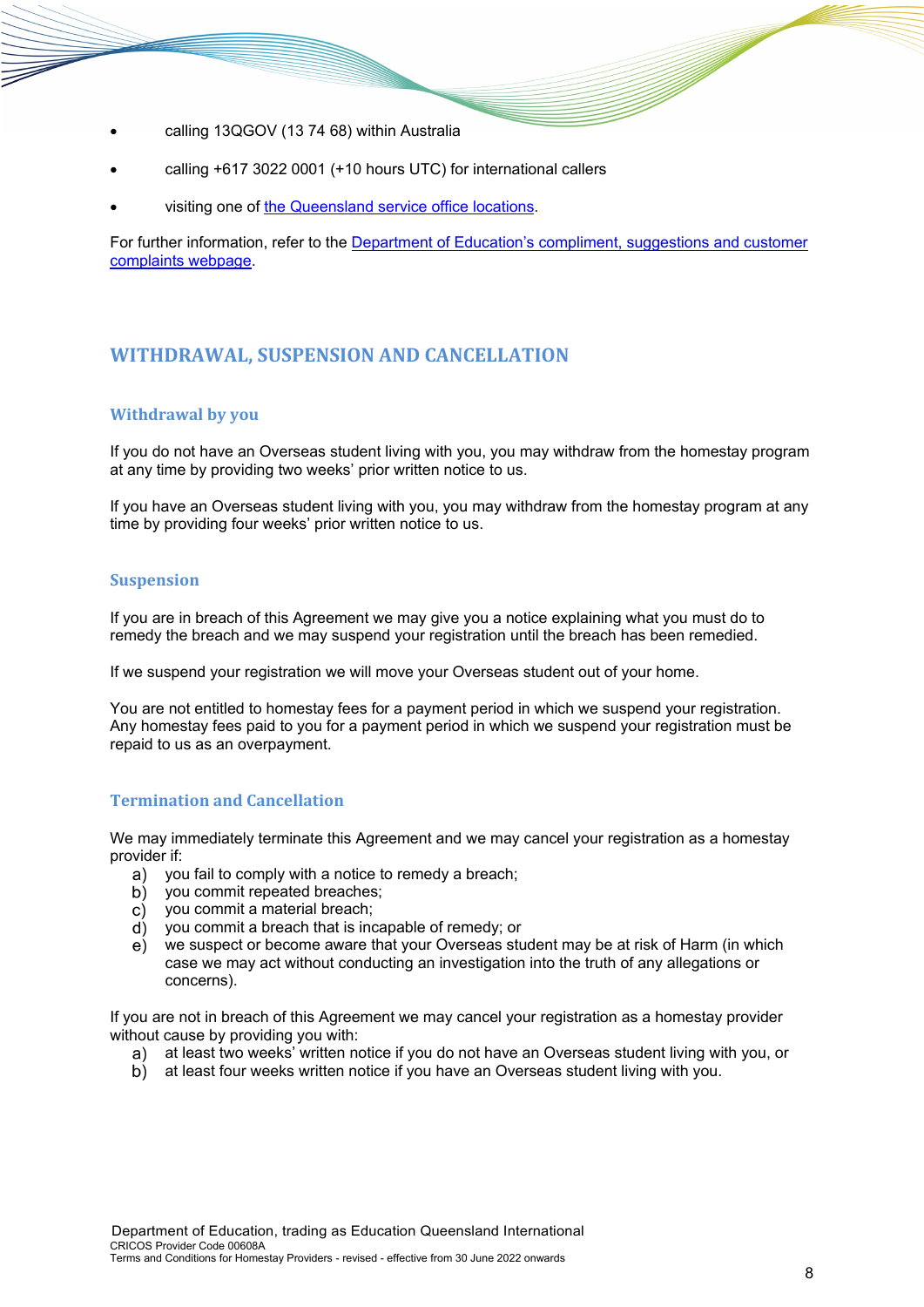# **GENERAL**

### **No guarantee**

We do not guarantee that we will place Overseas students with you or that Overseas student will stay with you for the duration of their program with us.

#### **Insurance and damage**

You must:

- (if you are a homeowner) obtain and maintain home and contents insurance (including legal liability insurance of no less than \$20 million);
- (if you rent your home) obtain and maintain contents insurance (including legal liability insurance of no less than \$20 million);
- provide us with a certificate of currency of the insurance, if requested;  $\mathsf{C}$ )
- check whether your policy of insurance covers you for injury to your Overseas student while in your care or damage an Overseas student may cause to your property;
- discuss your individual insurance requirements with your insurer to ensure you have the insurance coverage that is right for your circumstances; and
- $f$ ) advise us as soon as reasonably practicable of any damage done to your property by your Overseas student.

## **Release discharge and indemnity**

You release, discharge and indemnify us (including our employees, contractors, volunteers and agents) against all liability, loss, costs and expenses (including legal fees, costs and disbursements) ("Claims") arising from or incurred in connection with your or your Overseas student's participation in the homestay program, except to the extent that the Claims were caused or contributed to by our negligent acts or omissions.

#### **Compliance with laws**

You must comply with any laws, standards or codes relevant to your obligations under this Agreement.

#### **No representation or reliance**

You acknowledge and confirm that you do not enter into the homestay program in reliance on any representation or other inducement by or on behalf of us, except for representations or inducements expressly set out in this Agreement.

#### **No agency**

You must not act as or represent yourself to be our agent. You cannot promise or consent to anything on behalf of us (including your Overseas student's school, Education Queensland International or the Department of Education).

# **Changes to ISP Terms and Conditions for Homestay Providers**

These ISP Terms and Conditions for Homestay Providers may be amended by us from time to time. Any changes will be the same for all homestay providers. We will give you at least three months' notice before any changes take effect.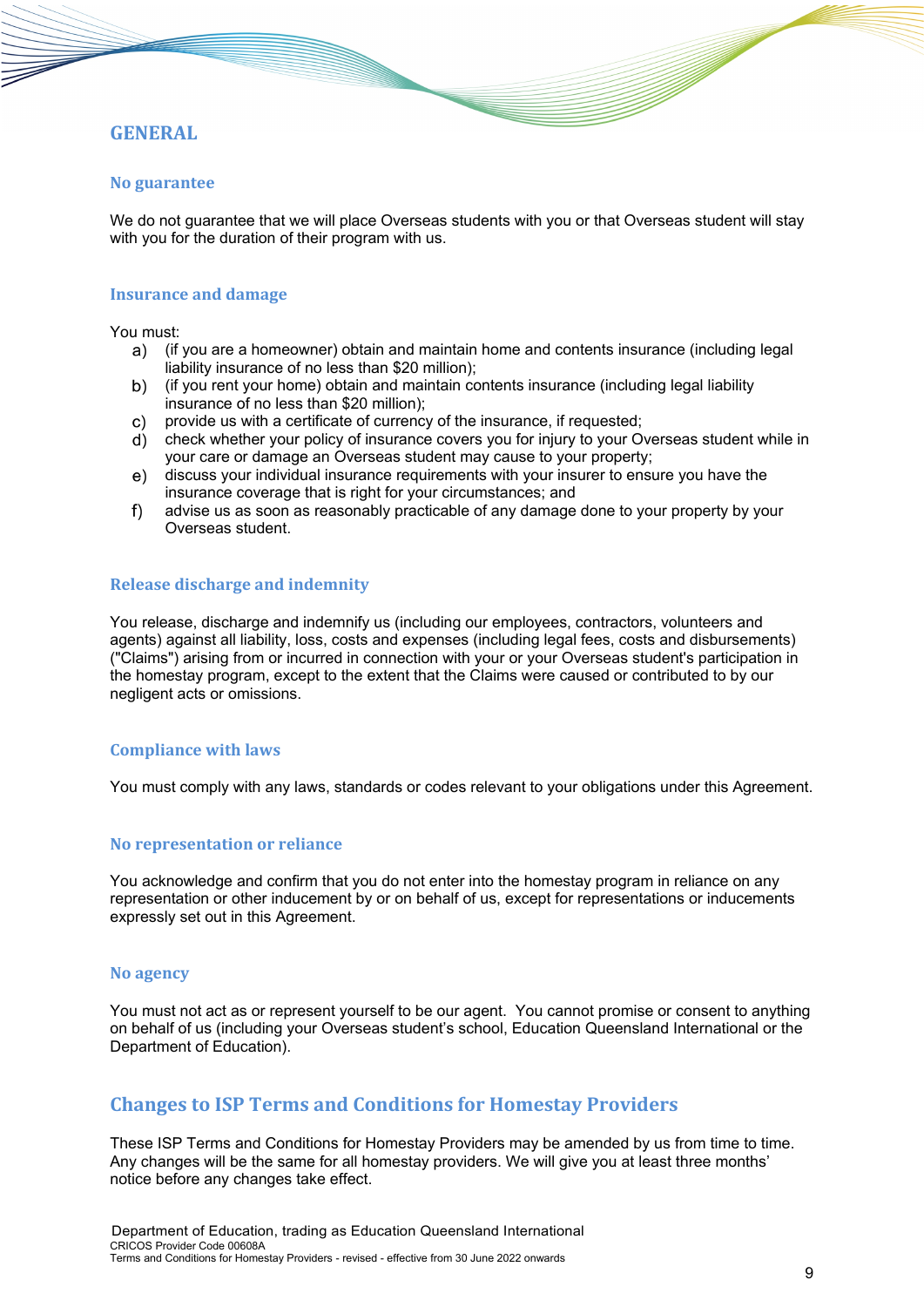Your continued participation in the homestay program after the changes take effect will be treated as your agreement to the changes.

If you do not agree with the changes, you may withdraw from the homestay program before the changes take effect (see ['Withdrawal by you'\)](#page-7-0).

# **DEFINITIONS**

In this Agreement, the following definitions apply:

"Agreement" means the contract between you and us comprised of your Application to us, our letter of acceptance to you, these Terms and Conditions for Homestay Providers and the Strategy.

"Application" means the Education Queensland International Homestay Provider Application Form that you submitted to us.

"Blue Card" means the positive notice and a Blue Card issued by Blue Card Services following successful assessment of a person's eligibility to work or volunteer with children which involves a check of a person's national criminal history (including all spent convictions, pending and nonconviction charges) and other disciplinary and police information. For more information visit the [Blue](https://www.qld.gov.au/law/laws-regulated-industries-and-accountability/queensland-laws-and-regulations/regulated-industries-and-licensing/blue-card-services)  [Card Services website.](https://www.qld.gov.au/law/laws-regulated-industries-and-accountability/queensland-laws-and-regulations/regulated-industries-and-licensing/blue-card-services)

"Exemption Card" means a positive exemption notice issued by Blue Card Services under the *Working with Children (Risk Management and Screening) Act 2000*.

"Harm" means any detrimental effect of a significant nature on a person's physical, psychological or emotional wellbeing (and includes self-harm).

"High-risk activities" means any activity which inherently poses an increased risk of Harm, illness or injury. It does not matter if the activity is undertaken in a controlled environment under appropriate supervision. Examples of high-risk activities are extreme sports water activities and recreational activities with dangerous elements.

"Non-routine activities" includes overnight travel away from the homestay provider's residence (with or without the homestay provider), activities where a sports, leisure and recreation provider requests parental consent or activities that require supervision other than the homestay provider.

"Overseas student" means a student in Australia on visa subclass 500 (schools sector) enrolled in an EQI course, and the student that we place with you and whom you host in your home under this Agreement. "Payment Schedule" means the schedule attached to our letter of acceptance to you setting out the homestay fees that we will pay you and the dates for the payments and includes any replacement payment schedule.

"Routine activities" includes travel to and from school or off-site school activities, everyday travel with you and normal domestic activities such as shopping, entertainment, sports, visiting friends and health care consultations. It does not include overnight stays away from the homestay address.

"Strategy" means the Child and Youth Risk Management Strategy developed and implemented under section 171 of the *Working With Children (Risk Management and Screening) Act 2000* as in force at any given time.

"Us" or "We" means the State of Queensland through the Department of Education and includes Education Queensland International (EQI) and all Queensland state schools.

"You" means the applicants identified on the Education Queensland International ISP homestay provider application form which was accepted by us and who have been registered as approved homestay providers by us.